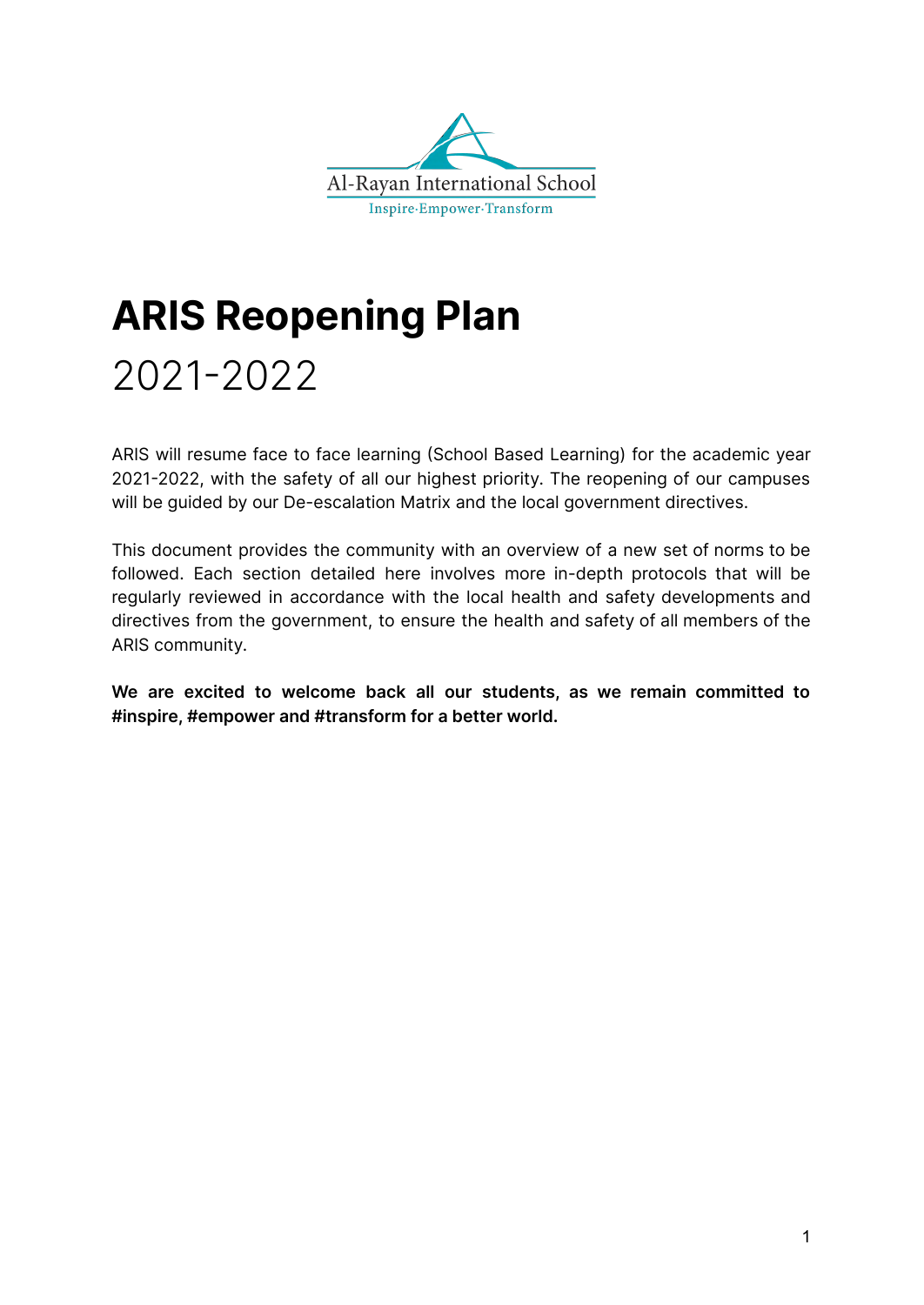As per the government's directives and guidelines, we look forward to implementing the Scenario 1-Face to Face/Blended Learning.

| <b>Scenarios</b>         | <b>Scenario 1</b><br><b>Face to Face Learning</b>                                                                                                                                                                                                                                                                                                                                                                         | <b>Scenario 2</b><br><b>Hybrid/Blended Learning</b>                                                                                                                                                                                                                                                                                                                                                                                                                                                                                                                                                                        | <b>Scenario 3</b><br><b>Virtual Learning</b>                                                                                                                                                                                                                                                                               |
|--------------------------|---------------------------------------------------------------------------------------------------------------------------------------------------------------------------------------------------------------------------------------------------------------------------------------------------------------------------------------------------------------------------------------------------------------------------|----------------------------------------------------------------------------------------------------------------------------------------------------------------------------------------------------------------------------------------------------------------------------------------------------------------------------------------------------------------------------------------------------------------------------------------------------------------------------------------------------------------------------------------------------------------------------------------------------------------------------|----------------------------------------------------------------------------------------------------------------------------------------------------------------------------------------------------------------------------------------------------------------------------------------------------------------------------|
| Government<br>Guidelines | Schools to reopen fully                                                                                                                                                                                                                                                                                                                                                                                                   | Schools to reopen gradually                                                                                                                                                                                                                                                                                                                                                                                                                                                                                                                                                                                                | Schools <b>NOT</b> to reopen                                                                                                                                                                                                                                                                                               |
| Safety Level-<br>Matrix  | Level 1                                                                                                                                                                                                                                                                                                                                                                                                                   | Level <sub>2</sub>                                                                                                                                                                                                                                                                                                                                                                                                                                                                                                                                                                                                         | Level 3-4                                                                                                                                                                                                                                                                                                                  |
| Safety Implications      | <b>Risk Level is LOW.</b><br><b>External indicators</b><br>support opening campus<br>to full capacity and usage,<br>along with such protocols<br>as:<br>Physical distancing<br>Personal hygiene<br>(handwashing, masks,<br>etc).<br><b>Cleaning protocols</b><br>Ō<br>that are<br>frequent/robust as all<br>spaces would be in<br>full, active use<br>throughout the day.                                                 | <b>Risk Level is MEDIUM.</b><br>External indicators do not<br>support opening campus at<br>full density and usage.<br>Stronger protocols are<br>needed, such as:<br>Density reduction targets of<br>40% - 60% of students on<br>campus.<br>Only the use of spaces and<br>resources that support<br>distancing and enhanced<br>hygiene protocols:<br>Reduced movement and<br>$\bullet$<br>contact while at school<br>Personal hygiene<br>$\bullet$<br>protocols (handwashing,<br>masks, etc) are strictly<br>enforced.<br>Robust cleaning protocols<br>$\bullet$                                                            | <b>Risk Level is HIGH.</b><br><b>External indicators</b><br>determine<br>that closing our campus is<br>the best course of action.<br>Indicators might include<br>rapidly rising infection<br>rates, a high degree of<br>medical uncertainty or<br>infections within our own<br>school community.                           |
| Learning                 | This is a traditional school<br>experience with students<br>attending school in<br>person. Preventative<br>hygiene policies are<br>implemented in<br>combination with physical<br>distancing guidelines. The<br>risk of exposure to the<br>virus is considered low<br>enough that normal<br>schedules and structures,<br>such as density reduction<br>in classrooms and in other<br>shared facilities, as<br>appropriate. | This model combines<br>face-to-face learning with<br>coordinated online<br>experiences. This model<br>introduces physical distancing<br>and density reduction as key<br>strategies to reduce exposure<br>within our community, while<br>also providing face to<br>face interaction between<br>students and teachers. (All<br>lessons will be hybrid based<br>on the student capacity on<br>campus. Teachers providing<br>face to face support as and<br>when necessary to minimise<br>contact)<br>In this model, our priority<br>would be to focus on specific<br>groups of students joining<br>through a gradual process. | Our campus is closed and<br>schooling occurs through<br>our Virtual Learning<br>Platform. Students attend<br>school virtually through<br>synchronous and<br>asynchronous lessons,<br>activities and projects. In<br>this model, local safety<br>conditions dictate that<br>ARIS's campuses must be<br>closed for students. |

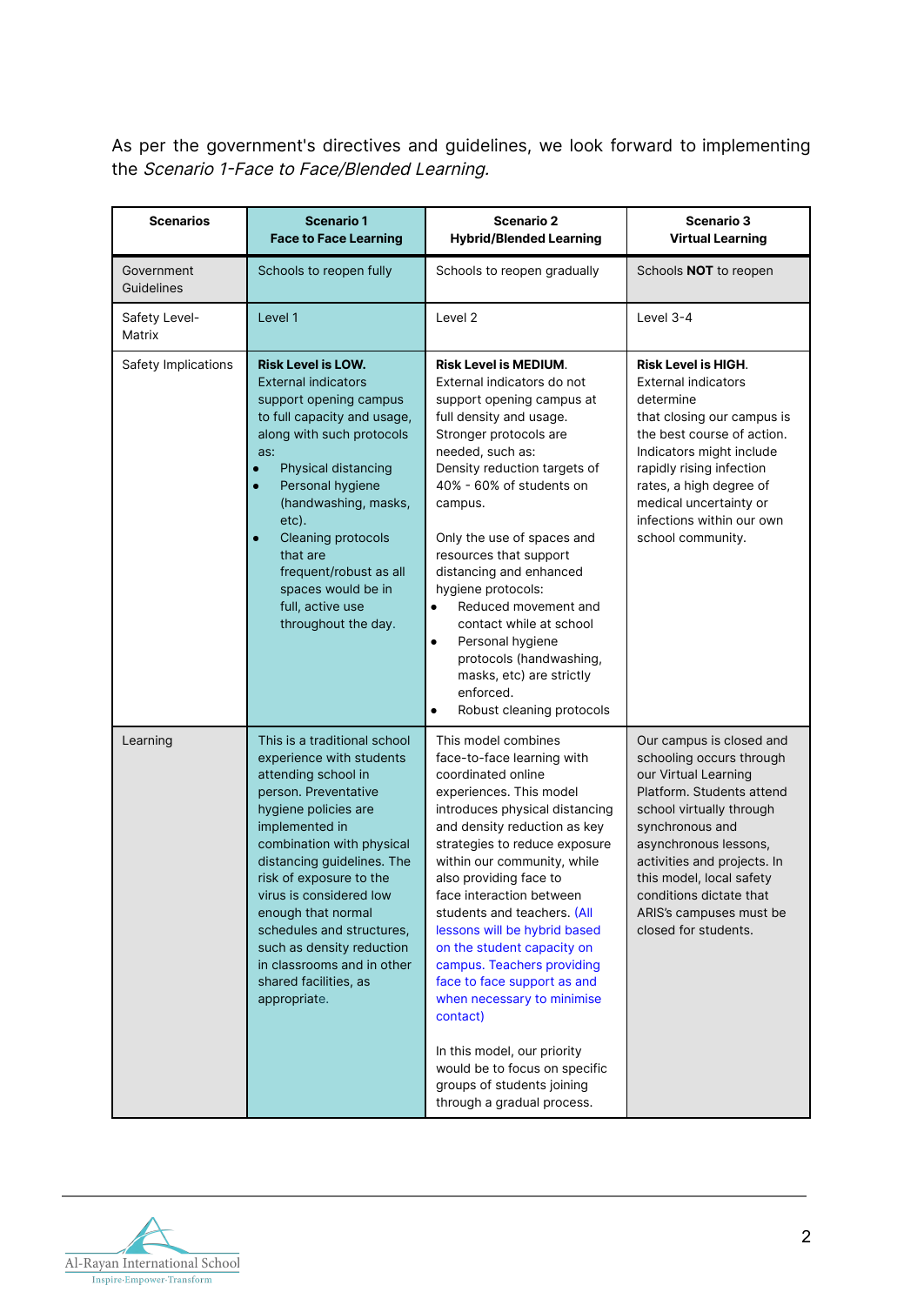# **SCENARIO 1: Face to Face Learning**

This model combines face to face on-site learning with coordinated blended learning experiences. This model recognizes that virtual learning does not provide the social interaction most students desire. This model introduces physical distancing and density reduction as key strategies to further reduce exposure within our community while at the same time providing face-to-face interaction between students and teachers.

#### **HYBRID/ BLENDED MODEL SCHEDULE**

In this schedule, we will expect students to be on campus during the week. This model is flexible and can adjust to the specific health and safety situation and our enrollment numbers.

Please note that if we have exceeded the maximum capacity for each class bubble, then we will reset our schedule with different groups attending face-to-face learning and distance learning at designated days and/or times.

#### **IN EARLY YEARS, PRIMARY YEARS, AND MIDDLE YEARS STUDENTS**

They will be assigned to a cohort with whom they will spend the day for all classes. Class size will be defined by the space available. Teachers will travel to the different classrooms to deliver specialist subjects or electives. The only exception will be PE which will be held outside, weather permitting. As ARIS offers more than 5 languages, the language programme will be delivered on our online platform to minimize student mixing and teachers will go around checking on students in different classes. Early years will spend a significant amount of the day outdoors, learning through play.

# **HIGH SCHOOL STUDENTS (CP/DP/MYP4&5)**

They will have schedules that minimise contact with others but will allow students to attend the selected courses on their path towards graduation. The schedule is designed to support student learning and will mainly be focused on the use of our online learning platform.

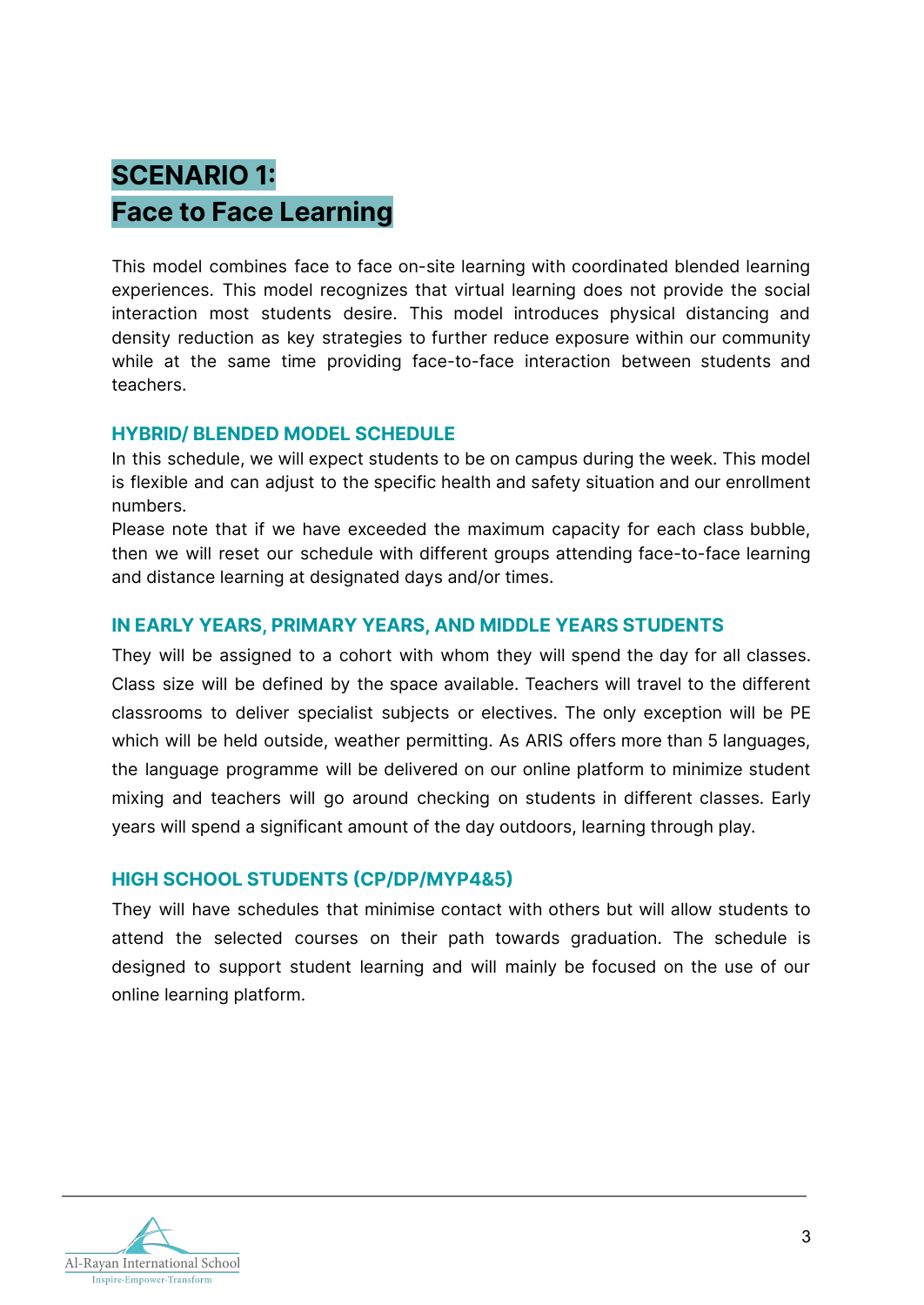# **DUAL DELIVERY**

For students enrolled in ARIS and not able to attend classes on site, due to Covid infection, a dual delivery system has been designed to support asynchronous virtual learning. We recognise that some students may not be able to come to school due to one or more of the following:

- Having been identified as a High-Risk Student or Family (evidence must be provided).
- Infected with Covid and needs to self-isolate for 14 days (asynchronous virtual learning 2 live sessions per week.)

# **HEALTH AND SAFETY ON CAMPUS**

The health and safety of the ARIS community remain our number one priority. The protocols and guidelines we have developed are based on the local guidelines already shared with schools and the growing literature on COVID-19 mainly from the Center for Disease Control-CDC and the World Health Organisation-WHO.

As we plan for reopening the campus for our staff, students and the rest of our community, four critical areas are core to our policies and protocols:

- 1. Physical distancing (1 meter)
- 2. Preventive hygiene and health screening at the gate
- 3. Cleaning and sanitizing
- 4. Communication, training and coordination

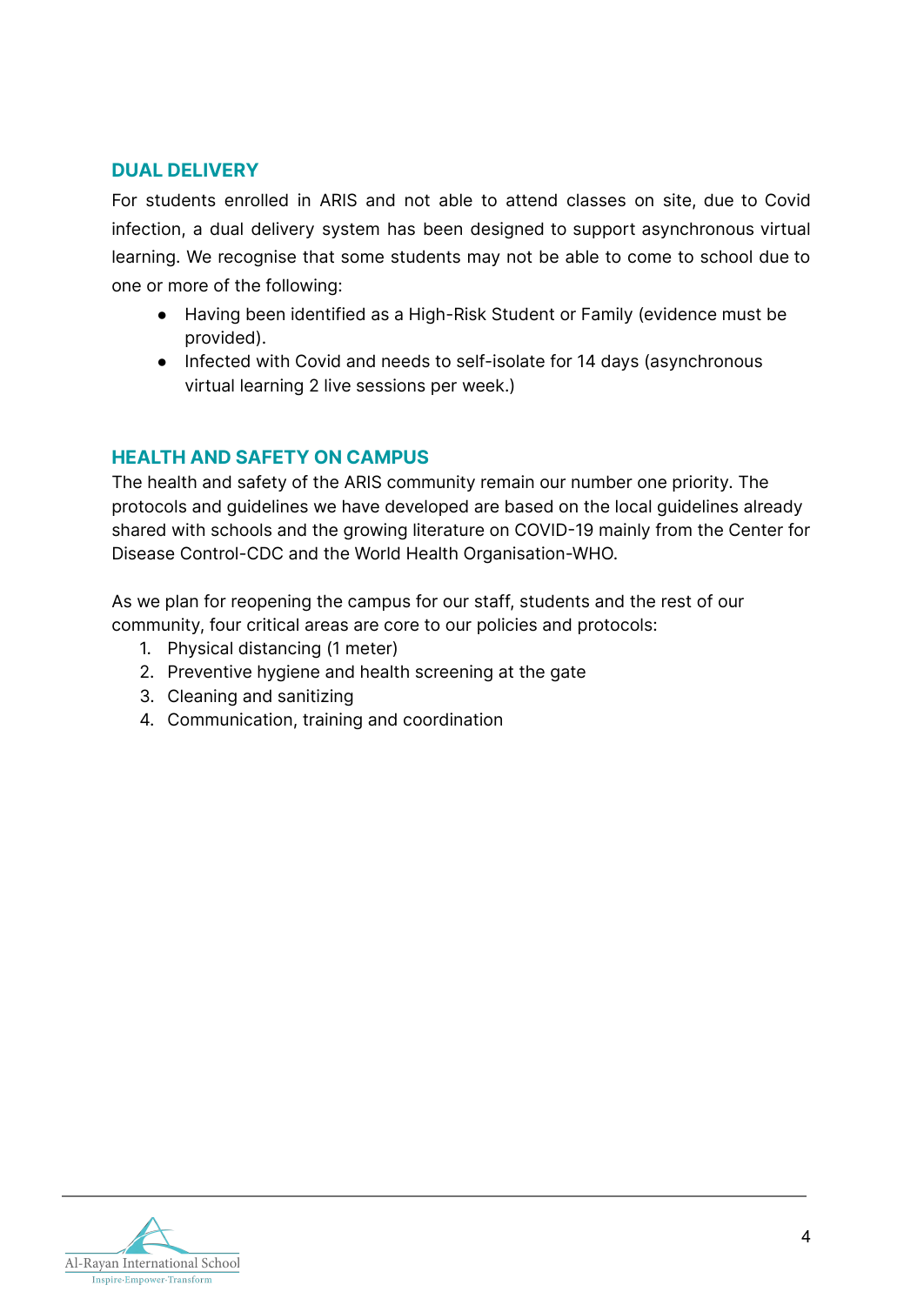ARIS will ensure that the following strategies are in place.



Increased cleaning and disinfection of classrooms, other learning spaces, and offices will take place regularly, with particular attention given to higher risk areas such as door handles, desk surfaces, light switches and other "touchpoints". Teachers and upper primary students will also be requested to regularly clean their tablets and personal resources.

Before sending their children to Campus, parents **MUST**:

- Complete a temperature and symptoms check every day before children leave home
- Ensure that children with symptoms or illnesses are not allowed to leave home
- Ensure that students who have been in contact with a COVID-19 case (or someone in their household has) must communicate this to the Head of School immediately and stay home for 14 days
- Travelers must complete the Summer Travel Survey.
- Stay informed about the local situation, ARIS protocols and the risks involved with school attendance.

# **ACCESS TO THE ARIS CAMPUS**

- While on campus, everyone is required to wear a mask based on the local authority. Nobody can access the campus without a mask. According to the WHO children aged <sup>5</sup> years and under should not be required to wear masks, and we will support kids with this.
- Gates open at 7:30 am for Group 2, and 7:45 am for Group 1. A full plan will be shared with drop off/pick up times and flow for all families.

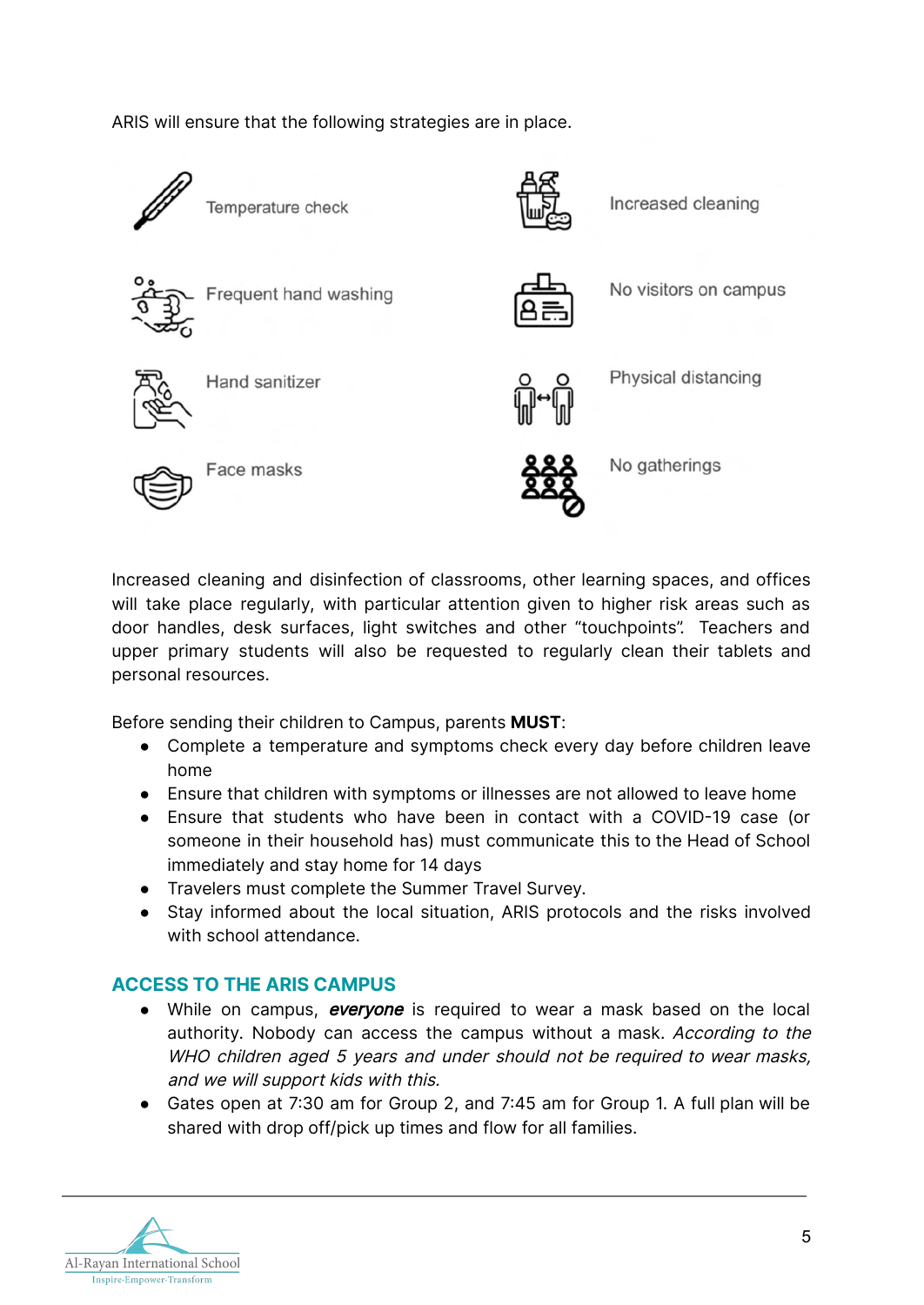- On arrival staff and students' temperature will be screened. If temperature is 37.5 degrees Celsius or above, staff will not be allowed into campus while students will be isolated in a specialised room by the nurse until pick-up by parents
- Everyone entering the campus will be asked if they are experiencing any COVID-related symptoms or if they have been in contact with or cared for someone diagnosed with COVID-19 within the last 14 days
- Physical distancing and hand sanitization will be a regular requirement
- Additional hand washing and sanitizing stations will be made available around the campus
- Parents are only allowed into campus by appointment. Nannies and drivers are not allowed on campus
- Early Years & Primary Children will be assisted into the campus by ARIS staff
- There will be clearly defined protocols posted for movement around the campus and access to school facilities, bathrooms and corridors

# **HEALTH AND SAFETY OF STUDENTS**

The health and safety of the students and staff is our top priority.

Every student on campus will need to abide by the following:

- Home temperature check must read below 37.5
- Students must follow social distancing at all times of 1m
- Students must follow signage, health and hygiene procedures prescribed by the school
- Students will be checked for temperature again at the inner gate and given hand sanitizer
- All students must wear a face mask at all times while on campus, except for lunchtime and PE lessons
- Students must bring a personal size hand sanitizer, tablet/laptop, and headphones, books as timetabled, stationary, school supplies, water bottles (1 minimum), adequate snacks and carry them in their bags at all times, as there will be no sharing at all.
- Students must be in ARIS Official Uniform as timetabled.
- Canteen services will resume with a staggered re-opening, beginning with pre-ordered, pre-packed meals. All health and safety protocols will be enforced. The menu and order forms will be available during the Taking Care of Business Week, and shared on the online platforms.
- If you will send lunch/snacks with your ward, it must come with them at drop-off. We are not able to accept lunch deliveries throughout the day.

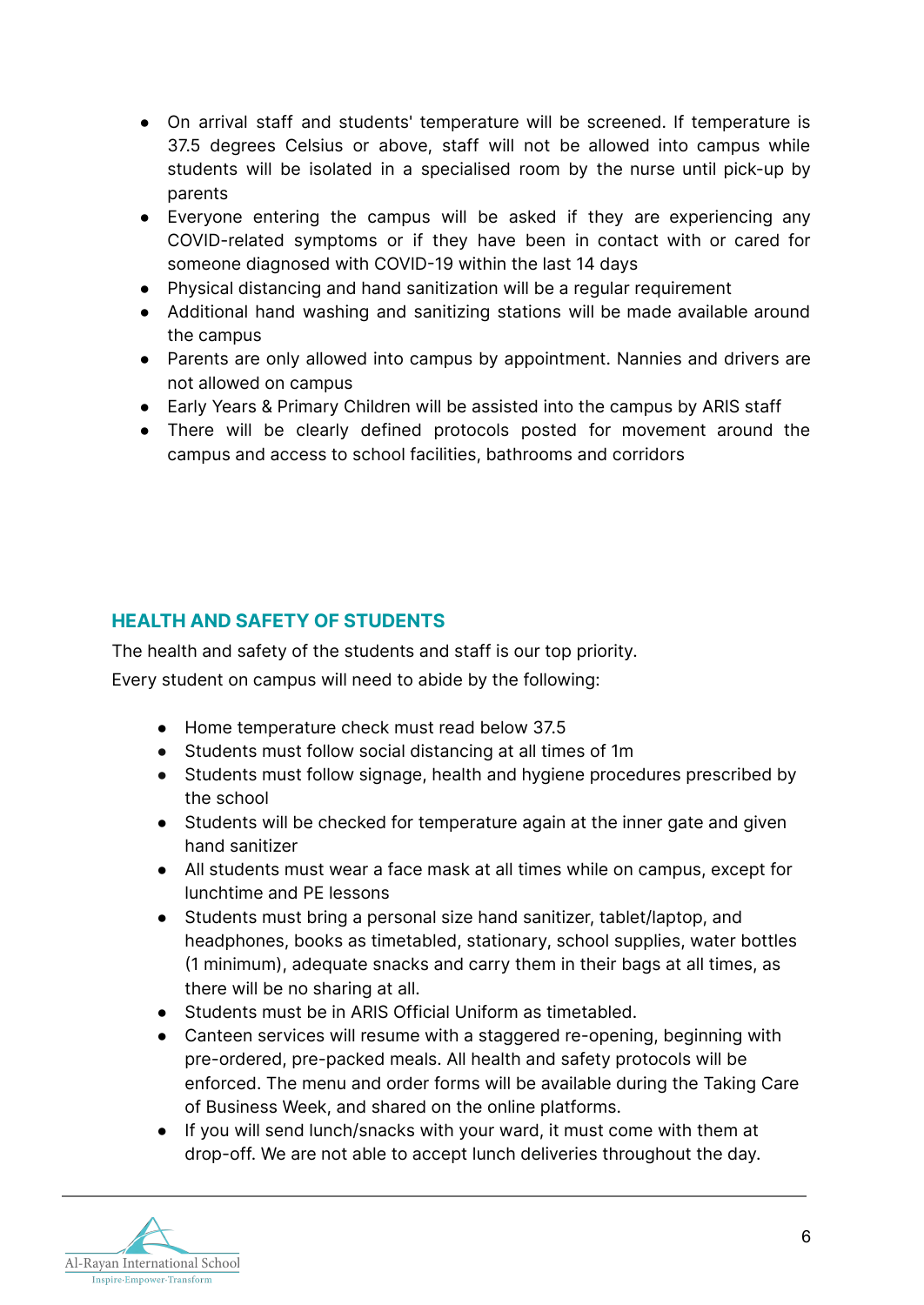#### **REOPENING SCHEDULE**

August 2-6 will be used for **Taking Care of Business Week** (Security ID Card, uniform purchase, exercise books, pre-order lunch services)

If a student experiences fever, cough, cold/flu or any other symptoms of COVID, **they must remain at home until the School Nurse provides consent for him/her to attend face to face classes.**

# **STUDENTS LEARNING FROM HOME**

It is important to note that we will work with all parents, students, and staff who have high-risk cases and or have contracted Covid (evidence required). We are aware that some of our students will be mainly following a virtual mode of learning with us as they are high risk\*. If you have a high-risk case, please notify the Head of School for a learning plan.

Please note a valid reason MUST be provided in writing to the Head of School for your wards absence.

Students qualified as high risk are:

- Students suffering from any medical conditions like asthma, diabetes, auto-immune disease etc.
- Students who share living spaces with the elderly and/or vulnerable
- Student/household member contracted Covid needs to self-isolate for 14 days

# **CLASSROOM ENVIRONMENT**

We will adhere to the following guidelines:

● Classroom cohorts of 15-20 students have been created by class

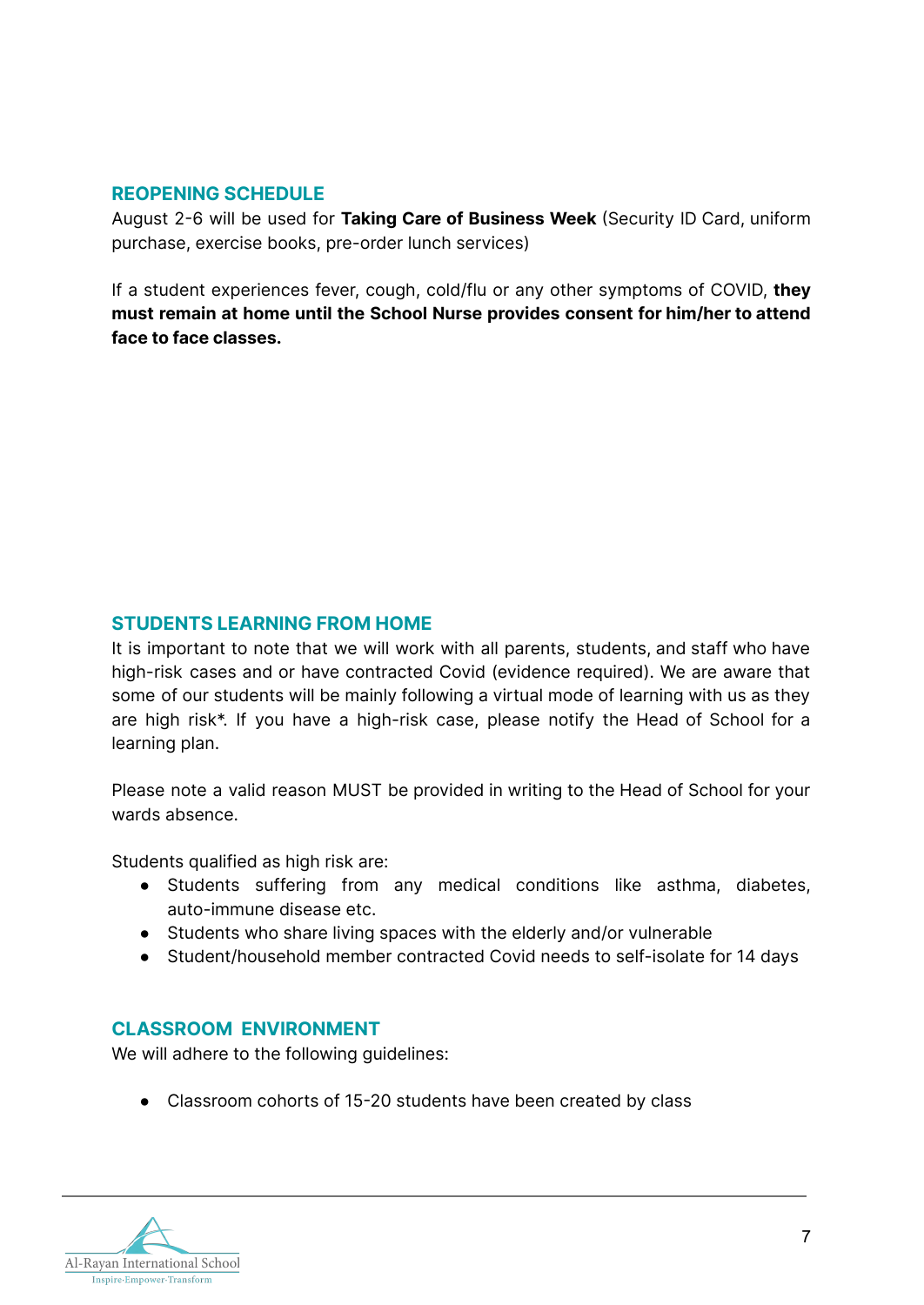- The virus spreads most easily in enclosed environments. Therefore, staff members will be asked to keep windows open to allow movement of air during the day.
- If needed, our regular class size will be split into two groups to accommodate for social distancing.
- There will be a distance of 1 meter between desks.
- Students may be required to stay in one classroom only and mix only with their group and teachers.

# **ACCESS TO RESOURCES AND FACILITIES**

- We have clear protocols for access to and sanitisation of common resources like photocopiers, printers and learning tools which will be less frequently used.
- Washrooms will be sanitised after each students' use. An attendant is available in each washroom and will make sure to do so.
- Students will be required to bring in their own resources and devices (see 21/22 Device Policy) and will not be allowed to share. Teachers will ensure that these resources are regularly disinfected.
- Outdoor facilities and playgrounds will be regularly sanitised after use and washed after each scheduled session
- Break/playtime for outside play and activities as much as possible will be staggered.
- PE and Dance will occasionally be conducted outside if the weather permits
- PE, Music and Dance resources, if any at all, will only be reused after sanitisation.

# **SCHOOL SUPPLIES FOR PERSONAL USE**

- Playgroup only (Additional List):
	- Extra diapers
	- Small-sized bedsheet, cover and pillow
	- Three complete changes of clothing (labeled in a ziplock bag)
- Early Years students MUST bring the following items from home:
	- Raincoat and Rain boots (when requested)
		- Sanitizer
		- Alcohol based disinfecting wipes
		- Tissue box
		- Labeled extra face masks (if used) in a resealable or ziplock bag to be kept in school bag
		- Extra clothes (underwear, socks, t-shirt, shorts) that need to be kept in their bags for emergency

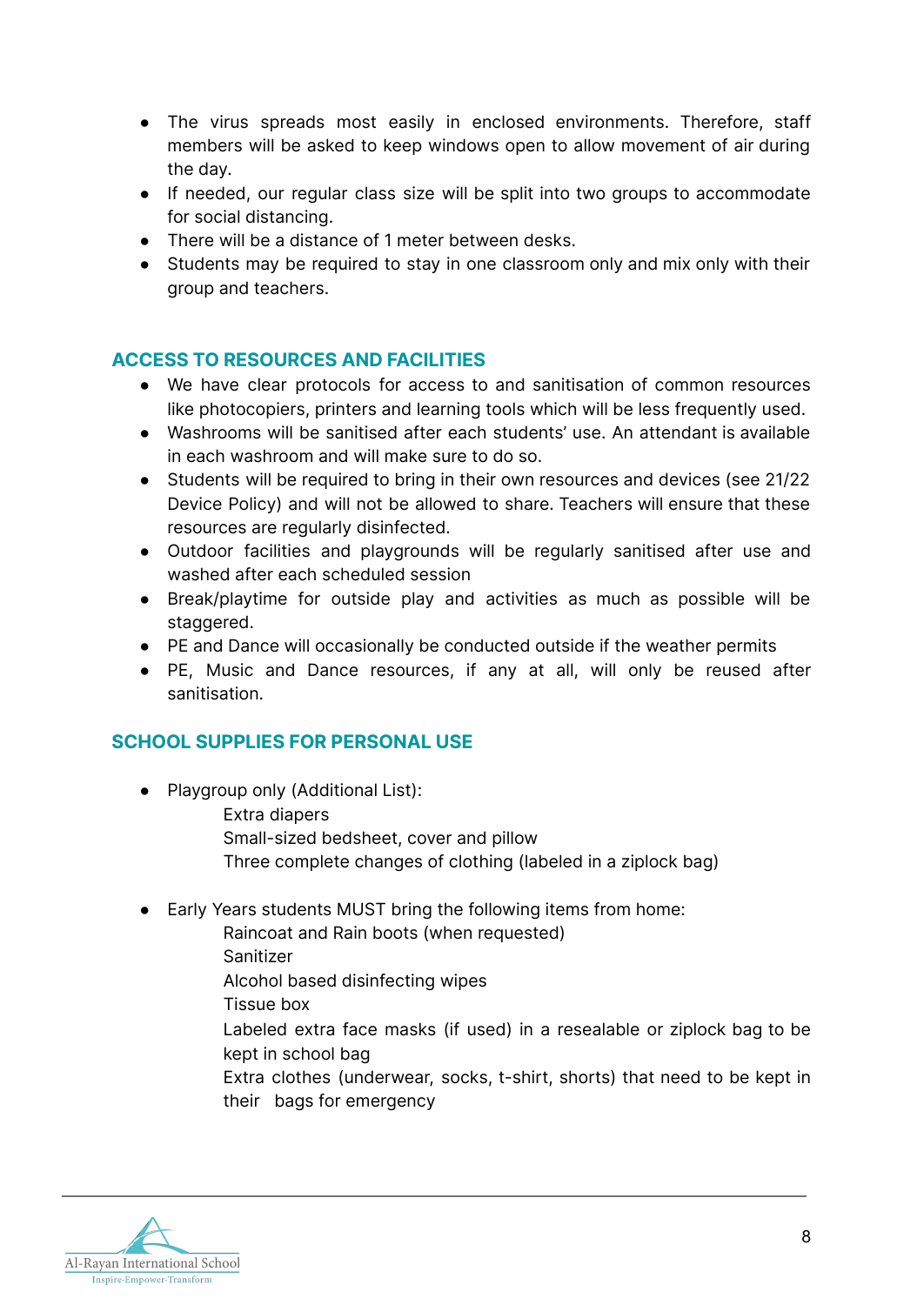● Primary Students (Early Years to Year 6) will need to bring their own resources (in a clear plastic container shoebox size) as part of their stationery, and their exercise books. There will be no sharing of resources.

[Playgroup School Supply List 2021\\_22](https://www.aris.edu.gh/img/uploads/pages/2020/Supply/Playgroup_Supply_List_2021_22.pdf) [Nursery School Supply List 2021\\_22](https://www.aris.edu.gh/img/uploads/pages/2020/Supply/Nursery_Supply_List_2021_22.pdf) [Reception 1 2 School Supply List 2021\\_22](https://www.aris.edu.gh/img/uploads/pages/2020/Supply/Reception_1_2_Supply_2021_22_w_device.pdf) [Year 3\\_4\\_5\\_6 School Supply List 2021\\_22](https://www.aris.edu.gh/img/uploads/pages/2020/Supply/Supply_List_2021_22_Year_3_4_5_6_w_art.pdf)

# **SECONDARY STUDENTS SHOULD BRING**

- Labeled water bottle
- Personal Device
- Headphones
- Pre-packed lunchbox (must be sent in the morning with your ward, we can not accept lunch deliveries during school hours)
- Stationary
- Personal Sanitizers and Wipes
- Students are NOT to share any resources, devices or food
- Students can NOT order outside food deliveries

#### **Your ward will start on:**

- Playgroup & Nursery: **Wednesday 18 August (early release)**
- **●** Reception to Year 13: **Wednesday 11 August (early release)**

#### **Early Release Wednesday:**

Primary

- $\bullet$  Group 1 (1:20 pm)
- Group 2 (1:35 pm)

**Secondary** 

● 1:30 pm

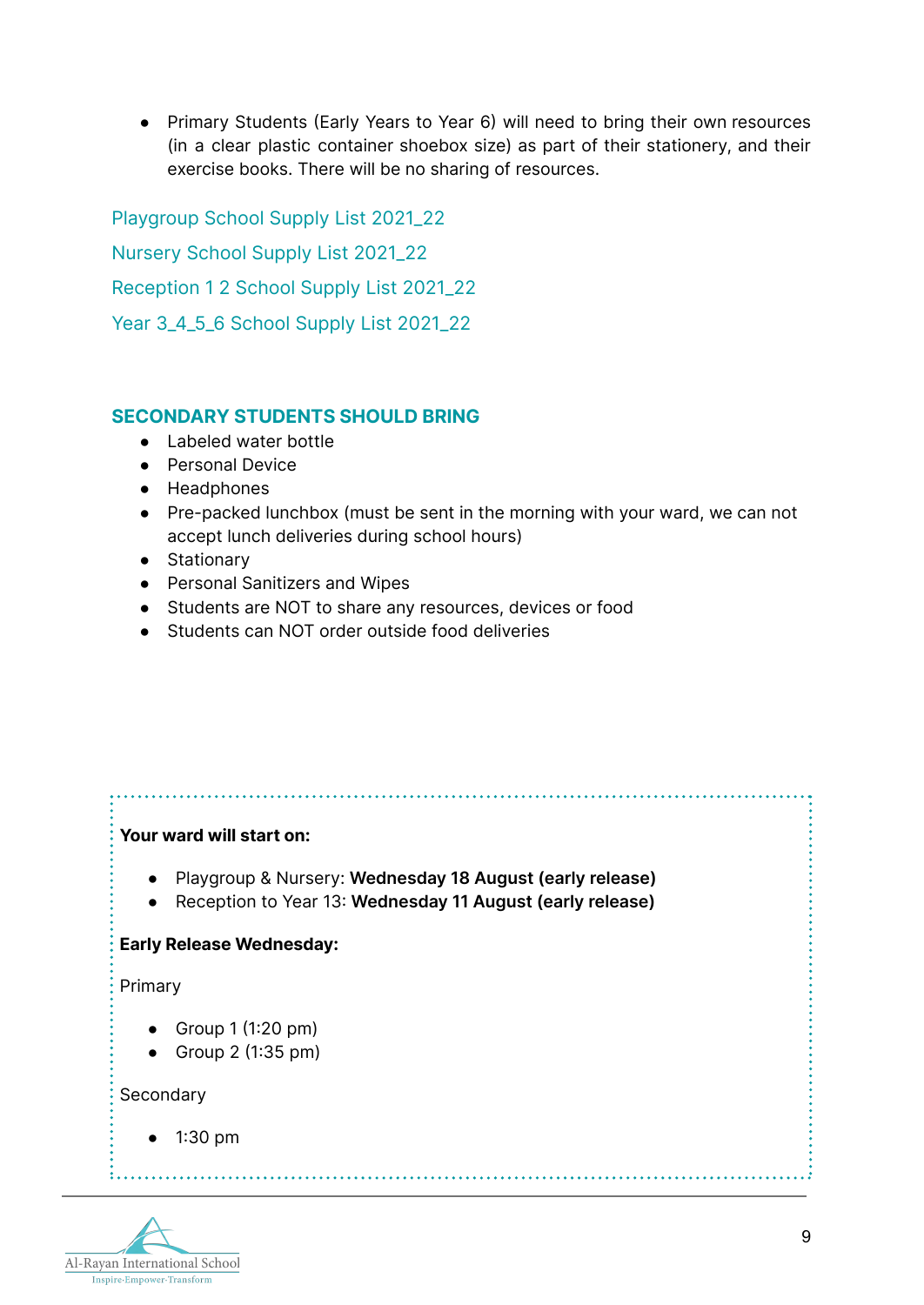### **SCHOOL HOURS**

The main gate will be open from **(7:30 am)** for **Group 2** and **(7:45 am)** for **Group 1. The gate** will be closed promptly at **8:05 am**. At 8:05 am, once the gate is locked, you will need to park in the outer lot and escort your ward on foot, through the pedestrian gate to the main office to sign the late register. As you know we will have all of our staff on duty receiving the children, once the bell rings, the staff will be in the class and the gates will be locked.

**Please call the school if your ward will be late. At 8:05 am the gates will be closed to all vehicle traffic. You must communicate in advance if your ward will be late.**

- 054 189 7254 (primary)
- 030 254 4511 (secondary)
- Primary lessons will begin at **8:00** am sharp and end at Group 1 **(3:20 pm)** and Group 2 (**3:30 pm**). **Wednesday early release at Primary Group 1 (1:20 pm) and Group 2 (1:35 pm). Secondary 1:30 pm.**
- Secondary homeroom lessons will begin at **7:45,** classes start at **8:00** am and end at **3:20 pm**, **Wednesday early release at 1:30 pm.**

#### Playgroup to Year 3:

Breakfast break will be 8:50-9:20 am Lunch break at 12:30 pm to 1:15 pm.

#### Year 4-6:

Breakfast break will be 9:30-9:55 am Lunch break from 1:00 pm to 1:45 pm. No Lunch service on Wednesday.

#### Secondary Years 7-13:

Breakfast break will be 9:15-9:35 am. Break 2 will be from 10:50-11:10 am Lunch Break will be from 1:30-2:05 pm No Lunch service on Wednesday.

#### **ARRIVAL TO SCHOOL**

All parents/drivers will be expected to follow the safety **drop-off/pick-up traffic flow** that will be shared during the Taking Care of Business Week.